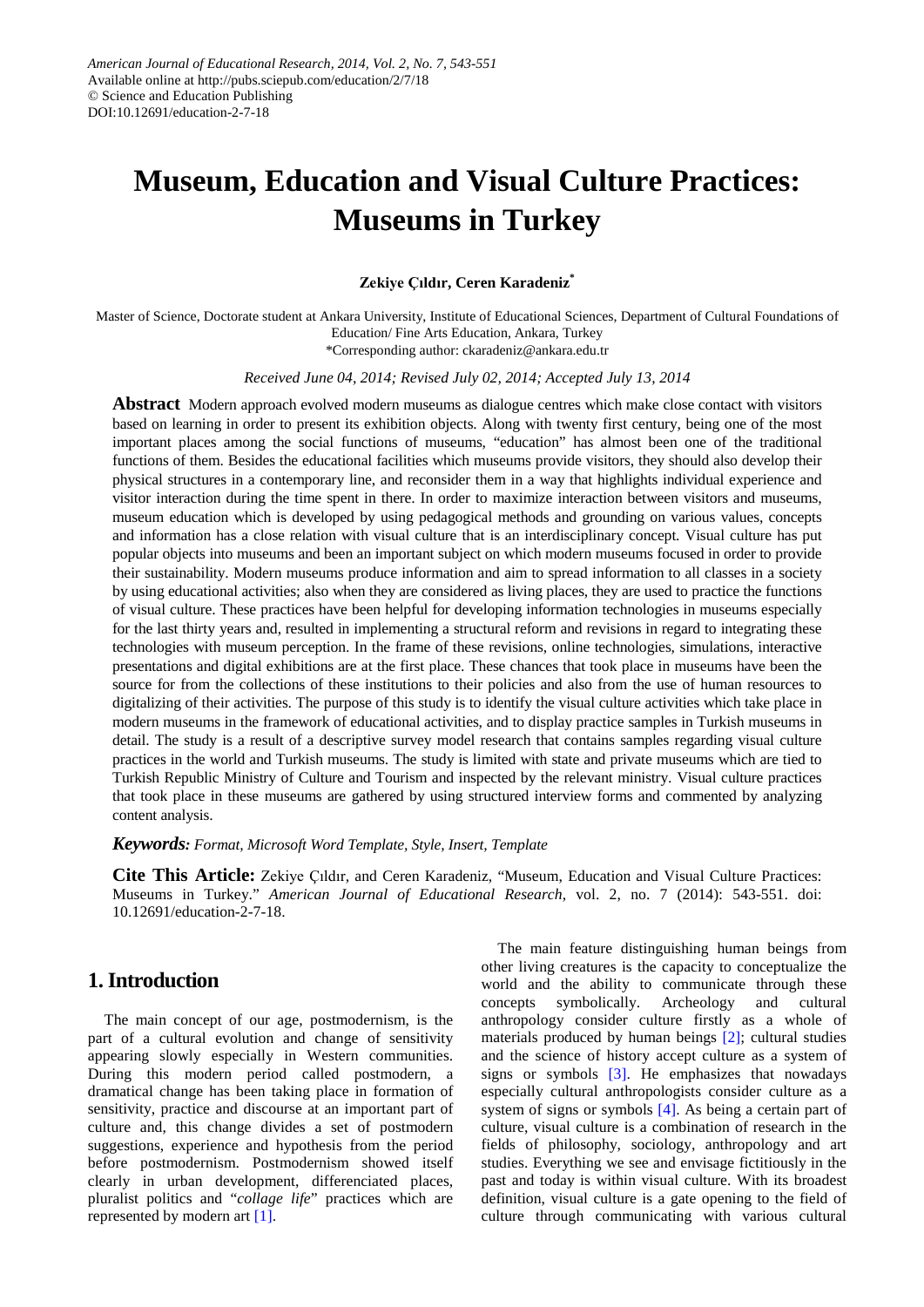elements by means of images. visual culture is described as "spectacle pedagogy" which teaches us what we see and how we see and think [\[5\].](#page-8-4)

Visual culture, taking its roots from postmodernism, grounding on hearing and seeing at social communication, is interested in copying digital images and publishing them immediately at an age when originality never exists and even is considered irrational. What is important in visual culture within the context of postmodernism is not the visual itself anymore but the meanings that visual creates regarding individuals, community and the world.

Visual culture studies which cover various areas of cultural and academic disciplines have been creating new paradigms as a visual text that produces visual meanings and interpretations at various contexts – in art works, social areas, educational practices – or towards being understood in different ways as a process of visual communication [\[6,7\].](#page-8-5) Bringing many disciplines together visual culture took attention by going beyond art education, and even critical pedagogy; in time it has come to a point where it can create a new occuring area, interdisciplinary in itself. At this new area three main points draw attention: an expanded content which provides a comprehensive list containing images and works, a focus about how and under what circumstances we look at images and works, and studying images within their context as a part of social practice [\[8\].](#page-8-6)

Nowadays in order to expand the concept of "art culture" and to cover all qualifications of visual culture and digital culture, "visual culture" concept is being used in a way which covers a more broad framework instead of modern research about culture. Visual culture that is a particular part of culture represents visual dimension of culture because it shows itself as coherence of research in philosophy, sociology, antropology and art studies disciplines. Visual dimension of culture contains meanings and values which are created and transmitted by image characteristic of culture. Nowadays it is accepted that people living under visual exposures achieve gainings about art not only in art galleries or museums, but also in every part of every day life. In other words, people are exposed to visual culture stimulus not only in school education but also in every visual experience in every part of life.

### **2. Museum and Visual Culture**

Museum which is like a forum helping us to understand who we were, are and will be in the future [\[9\]](#page-8-7) has continued its existence as a complex and unique social and cultural foundation representing and gathering communities within cultural context, keeping cultural and social records of scientific and artistic achievement [\[10\].](#page-8-8) However, this foundation gained a more dynamic and social structure in which collectioners, curators and educators engage in dialogue with audience sometimes implicitly and sometimes more clearly. Related to the cultural mentality of late capitalist period, it supports the personal and environmental evaluation of museum audience who are practising visual culture theory in his system and presents a new path about "looking at" museum object. Being accepted as an educational environment, museum has sensational and intellectual

dimensions of education process without any doubt [\[11\].](#page-8-9) Traditionally, the purpose of visiting a museum is either to research museum collection or, if the visit is to a historical building, to observe that building in detail and to study any expertise any subject there. A general museum visit in terms of the visitor focuses on either "seeing" and "understanding" an object or providing only visual experience free from thoughts. As a result of these experiences, the primary education in museums has evolved to a sensual and effective education.

Museums and galleries are institutions which carry responsibilities to the society and have potentials to affect community life positively. Pulling people into museums and developing cooperation with the public is a process that museums carry out through education nowadays [\[12\].](#page-8-10) By the 21st century, educational function of museums is one step ahead from other functions of them. Today's museums are shaped by social, economical and educational changes and now they provide children, older people, women, different ethnic groups, handicapped people, prisoners, etc. with acculturation, learning, socialization and rehabilitation opportunities. These expressions clearly define the function of museums between 1980 and 1990: "balance, echo, liberation, responsibility, island of hope, dialogue, idea platform, social identification, cultural empowering, emotional interaction, re-awakening [\[13\].](#page-8-11) Nowadays these expressions have been added to the experience gained in museums, and to the mission and responsibilities of museums: "reflecting oneself, freedom of speech, conflicts, amphiboly, critical thinking, analytical thinking, sensitivity, responsibility, and social responsibility [\[14,15\].](#page-8-12) Modern museums consider education as one of the most important functions and they have much to contribute to the society. Besides, museums are modern institutions which ask gripping questions to the audience about the topics they handle and provide a comfortable field service for the audience. These changes in today's museums encourage also cultural institutions such as libraries, archives, theatres, etc to make changes. Museums give up the idea that collections are unchangeable in terms of the future of museum, and they claim that exhibition and presentation are sometimes more important than the object itself. Museum education is an area where today's modern museums display their struggle best for attracting visitors [\[16,17\].](#page-8-13) Museum education is a museum's visitor centered educational programs in which present collections are used to arouse interest, curiosity and excitement in visitors and activity preparing process which enables practice [\[18\].](#page-8-14) Museum education as a lifelong, active, alive, participative and innovative process which relates collections in a museum with the visitors [\[19\].](#page-8-15) Museum education is also both a sensorial and intellectual education. Traditionally, the purpose of visiting a museum is either examining that museum collection or, if the visit is to a historical building, observing that building in detail and studying any kind of professional field. In terms of the visitor, a general museum visit is based on observing objects and understanding them or simply providing visual experience free from thoughts [\[20\].](#page-8-16) However, the experiences of observing and understanding in a museum can be expanded through the senses of touching, hearing and even smelling. As a result of these experiences, this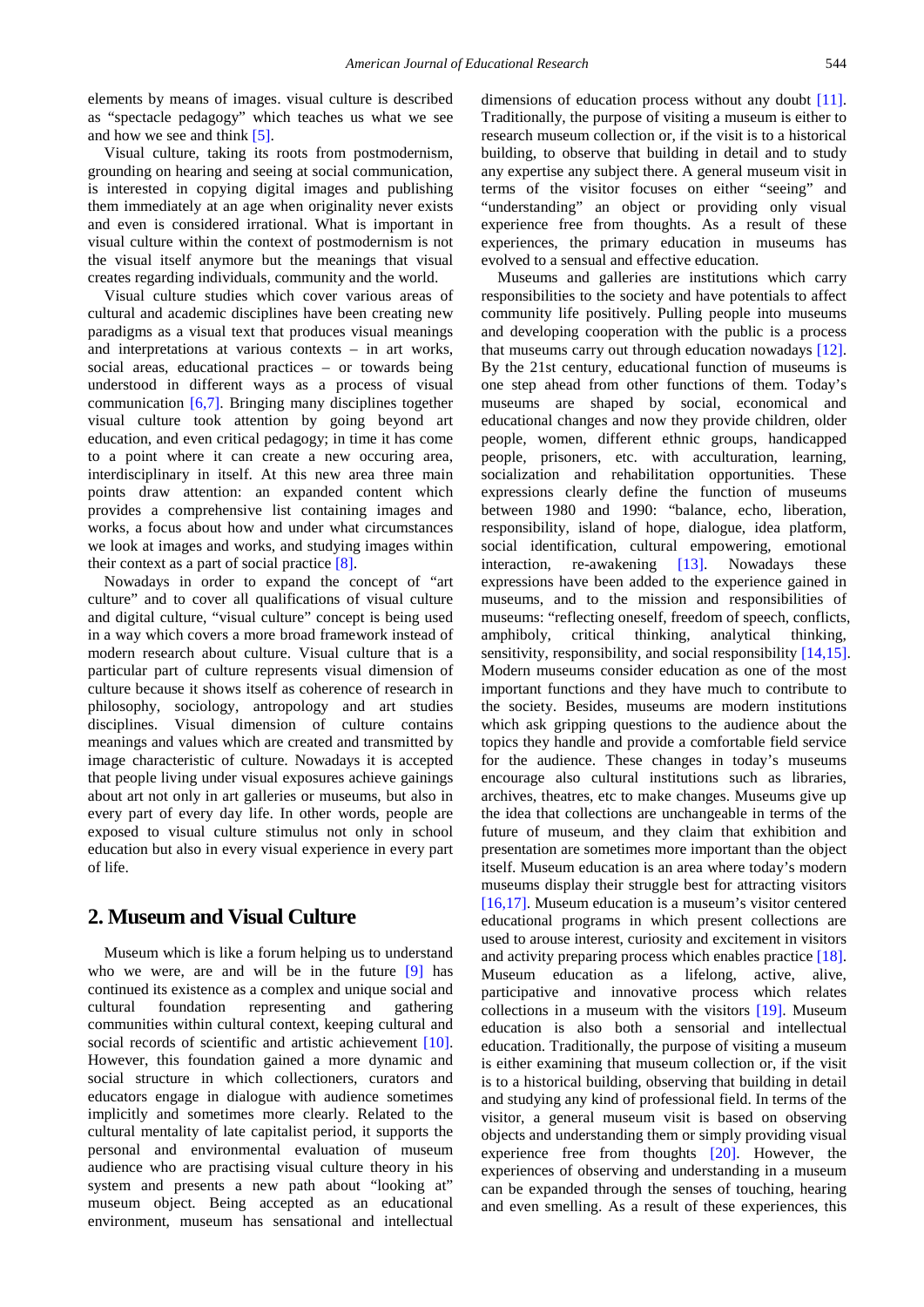primary education in museums turns out to be a sensorial and effective education.

Within this context, the most common museum services which contain educational activities are museum tours, gallery learning programs out of school (activity fields, museum learning materials, film, video, iphone-ipad and special software for technological devices working with android CPU, etc.) society, adult and family programs (evening activities, speeches – chats, socialization activities, festivals, special days and weeks, meeting artists, etc.), courses (workplace studies, summer and winter programs, museum camps, film displays, performances, private lessons, etc.), cooperation with other institutions and establishments (cooperation with other cities, cooperated projects with schools and universities, school-museum cooperation, etc.), school programs (teacher or instructor booklets, pre-museum and pro-museum activity and evaluation resources and forms, suitcase museum activities for schools, replication materials, conferences in schools, etc.), online educational programs (online games, lessons, seminars, conferences and workshops, online exhibition catalogs and educational sheets).

In a museum environment, at educational process using visual culture discourses especially as an objective (lens) at *evolving looking practice*, free areas where audiences can discuss both art objects and their social relations can be created. Necessity of making sense of objects should be considered actively instead of observing them passively [\[21\].](#page-8-17) By focusing on how to look at objects at visual culture works in museums and making suitable arrangements, images that are part of the practice can be studied. Because visual culture reaches a broader content with the meanings attached to visual objects and general rules of visual culture, instead of visual objects. According to Freedman [\[22\]](#page-8-18) forms of visual culture are represented by means of people's thoughts. According to an educator's viewpoint, it is crucial to understand the importance of representation because by enriching students' experiences with art we can help structuring information directly. Hovewer, this enrichment can be directed in a limited way.

Visual culture discourses contribute to the structure of learning and educational experience in a museum. Global culture which is full of visuals is moving towards visual based communication. Visual culture is being seen on TV, bilboards, computers, in museums, magazines, cinemas, malls, etc. and felt strongly. Museums are important places for change. Thus, they present dynamic practice and watching environments for new developed theories about both education and art. Considering the concepts which are in visual culture discourses, the importance of analysing how individuals see an object and experience it, and in what context they connect to an object can be understood. Museum educators often practice this looking action by this way. Activities like visiting museums or art galleries outside of school environment are more permanent. Especially art education which is structured in postmodern art mentality axis can reveal different interpretations and viewpoints when practising not only with the perspective of Western art but also implementing other cultural richness. As the purpose of modern art education is to identify cultural richness of visual arts, to help students learn the relations between traditional and

modern art forms by using extrascholastic learning environments.

Although in practice traditional museum studies mentality keeps its influence, nowadays museums should develop new communication strategies for reaching their audiences, create alternative exhibition atmospheres to fulfill visual culture and develop new relation forms for culture consumers who wish to reach information in a short way [\[23\].](#page-8-19) These foundations that have a productive potential in terms of art education play important roles in the process of developing interest towards art in society. In studies concerning museum, it is often emphasized the relation between museum and "memory" as both a concept and an environment. We need to make a connection between memory art and techniques and visual facilities in museums. In a museum which is a memory environment, objects talk about themselves and museum object is open to different readings by receptors in every wa[y \[24\].](#page-8-20) 

The meaning of an image changes as regards the objects coming just before or just after it. The power that image carries means that it spreads the whole context in which it is seen  $[25]$ . The existence of museum object in a museum environment creates a different aura there, and gains various meanings and roles according to the subject studied in that museum. The purpose of displaying in museums is often to forget what is real, to take object out of its every day functional context in which it exists at first, so increase its diversity and to ensure it to make a potential dialogue with other ages [\[26\].](#page-8-22) That takes us to see museum object not only as an ordinary piece of information, but also as a historical hieroglyphics; to a museum object concept whose reading needs a memory action, and which takes historical distance and temporal transcendency aura from its materiality. Quick spread of popular culture, acceleration of multimedia and globalisation processes changed art culture mentality. Development of technologies and new communication forms also enabled the progress and spread of art culture more easily. New suggestions are made about that art education which can be given as an another problem area of postmodern art education should be restructured as *visual culture education* instead of traditional art education.

## **3. Use of Technology and Digital Learning in Museums in the Context of Visual Culture**

Various elements of visual culture offer a metaphoric richness that enables referring to interesting topics in terms of the experiences of museum visitors. This experience includes what the visitors know about life and ideas and what they experience in their every day lives emotionally. Visual dimension of culture contains meanings and values which are created and transmitted by image characteristics of culture. All the cultures have a visual dimension. The number of the visual culture studies which analyze and interpret visual experience structures, their functioning in different social systems and every day activities is increasing continuously [\[19\].](#page-8-15)

In visual culture studies in the museums, images as being a part of practice are researched by emphasizing how to look at the objects and by making necessary arrangements. Visual culture is more than objects; rather,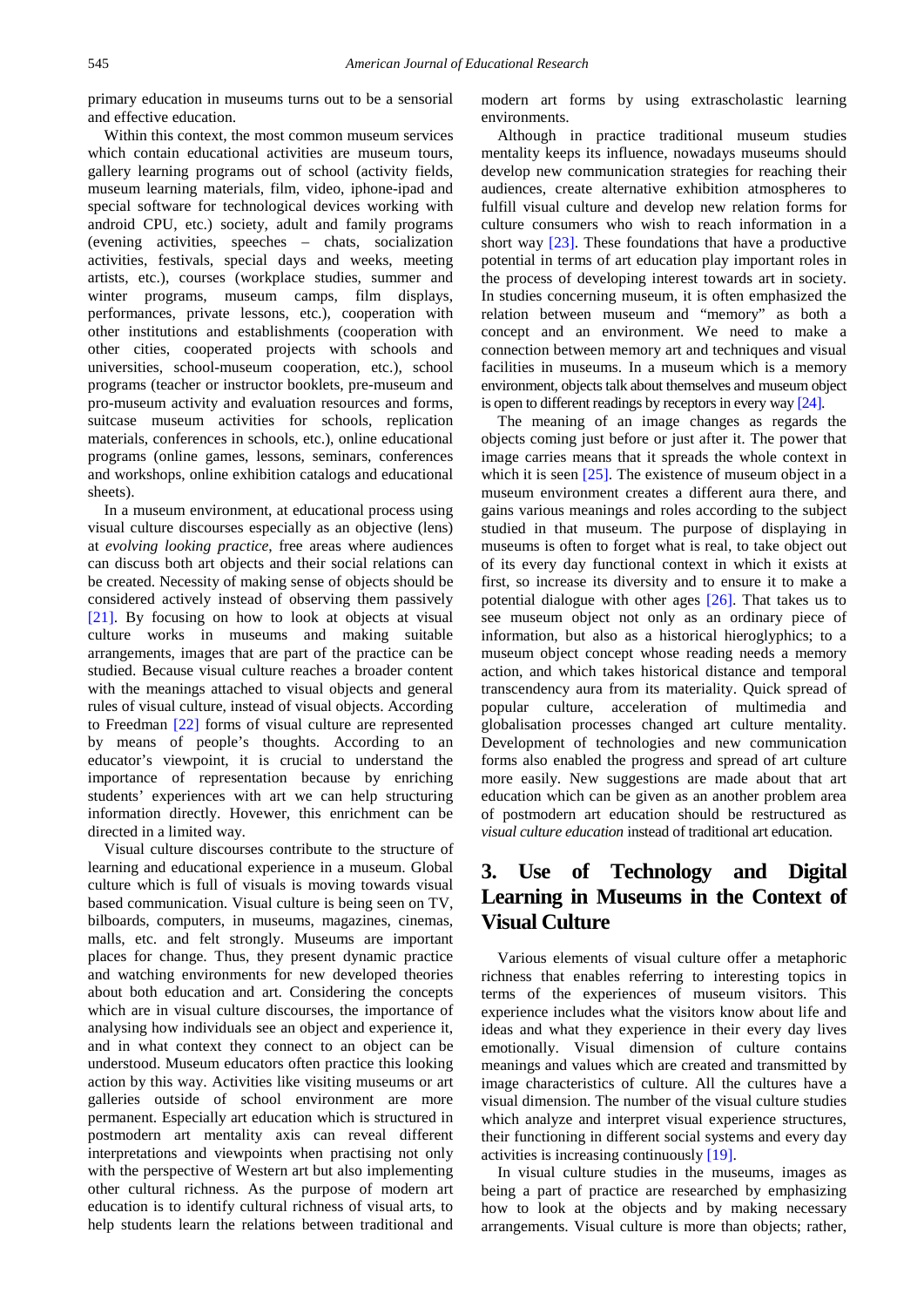it has been expanded with the meanings attached to visual objects and general rules of visual culture. The forms of visual culture are represented through the ideas of humans. According to the views of an educator, it is important to understand the significance of representation because we can help the construction of information directly by enriching the experiences of students through art. Education is necessary in order to reach inner meanings of a visual, to understand and value a piece of art and to create a piece of art. The only way to reach deep and real meanings of visual culture world around us is through education. The use of museum technologies enables interpreting objects with new methods by providing new dimensions to the functions of museums, to the interaction between museum and visitors, to the interaction and communication between visitor and object. When the audience meets museum environment physically, in order to leave him/her alone with the exhibition, to provide a free choice learning environment and to make the act of watching an object attractive, the use of multimedia devices in museums has become more common. Today, museums exhibit objects at a less number in interactive exhibition environments with the help of technology. In these exhibitions, personal or social stories and memories are presented through video or film presentations. The museums made their collections as touch screen and interactive with the support of technological developments and so, they achieved to reach every kind of visitors from each age group.

With online use of broad participated, interactive and 3 dimensional virtual environment, numeral technologies can be distributed in virtual environments over an online network without facsimile of art works necessarily, and they can be exhibited through virtual museums without any geographical boundaries. In addition to these possibilities, a virtual art environment having its own rules is created for art that always seeks new forms of expression [\[28\].](#page-8-23) Virtual reality practices are systems which can be used effectively in distance education systems on the condition that necessary infrastructure is provided. Such that, it enables interaction between elements and people in virtual world with its opportunities such as meeting people at distant places in a virtual environment and addressing their senses like sound, image and touching in an imitated version of physical world. Active usage of visual, auditory and tactual possibilities of virtual reality technology in education of art history can contribute to the quality of education by increasing effectiveness and permanence of it.

Within the framework of modern museum practices, today's museums can be considered as living places which produce information, display information about objects by evaluating them, and aim to convey information to all classes in a society by using educational activities. Museums that adapted modern approaches can be successful foundations as long as they realize structures which can be formed within the framework of time-place based circumstances, possibilities and needs prudentially. In museums structural reforms and innovations have taken place especially for the last thirty years due to the developments in information technologies. These changes have been the source for digitalizing museums from museum collections to their policies and from the use of human resources to their activities.

Museums started to become rational learning environments by trying to present educational information sources to mass public instead of serving to a limited population; they changed their collections into a form that people can touch and interact with them by taking support of technological developments, and thus they have been displaying a profile that can reach audiences from every age group. Modern museums whose target group is primarily children, the young and families are not only child-friendly institutions anymore, but at the same time they know their visitors well, they are family-friendly which prepare families to museum visits, and technologyfriendly foundations that offer and present technological facilities to visitors.

Modern museums focused on face-to-face teaching method for museum education but they also pay attention to mass communication in order to take attention of visitors, increase the number of visitors, promote museums and exhibitions. It is becoming popular among museums to use technology for realising mass communication. Today most of the museums are realising their mass communication by special exhibitions on websites, virtual museum applications, direct museum publications or museum web castings, museum education sets prepared for teachers, lending services, mobile museum services, videos and mainly visual museum practices. At Samsung Digital Discovery Centre in British Museum, interactive and free family activities in which computer technology is used are arranged every weekend. The museum makes connection between these activities at digital centre and educational work which they prepare and implement connected with museum collections at continuing education centre. In the museum a set of educational activities about mosaic masks belonging to Aztec Emperor Moctezuma was held in 2009-2011. Guided museum tours, seminars and similar museum educational activities connected to the same exhibition are held at the part of the museum where Latin American Aztec-Mayan collections are displayed. Inspired by this collection and educational work, Samsung Digital Discovery Centre is arranging "Create Your Own Mosaic Mask" activity to families and children by using tecnological facilities. Within these activities, based on the mosaic masks representing Mayan and Aztec gods (Tezkatlipaca, Tlaloc ve Tonatiuh), sessions are arranged in which digital masks are produced by using smart boards and computer screens. London Museum is preparing an educational activity called "*Old and New Stories*" with digital support. In this activity children are enabled to use camera, barcovision and smart board. Based on the exibitions in the museum, story activities are arranged which enable children to look for some objects in museum galleries. Children who took cameras are following the directions given to them on the museum corridors. Children are supposed to take photograps of a human figure, a mysterious object for them, a place, an animal or an object related to travelling concept. Photographs taken are transferred to digital media and selected by children by using smart board. Children who identify the photographs corresponding to those objects accompanied by the museum educator design their own stories by using visual images at the end of the activity [\[29\].](#page-8-24)

During this period which was lead by well known brand mark museums, based on the social functions, the first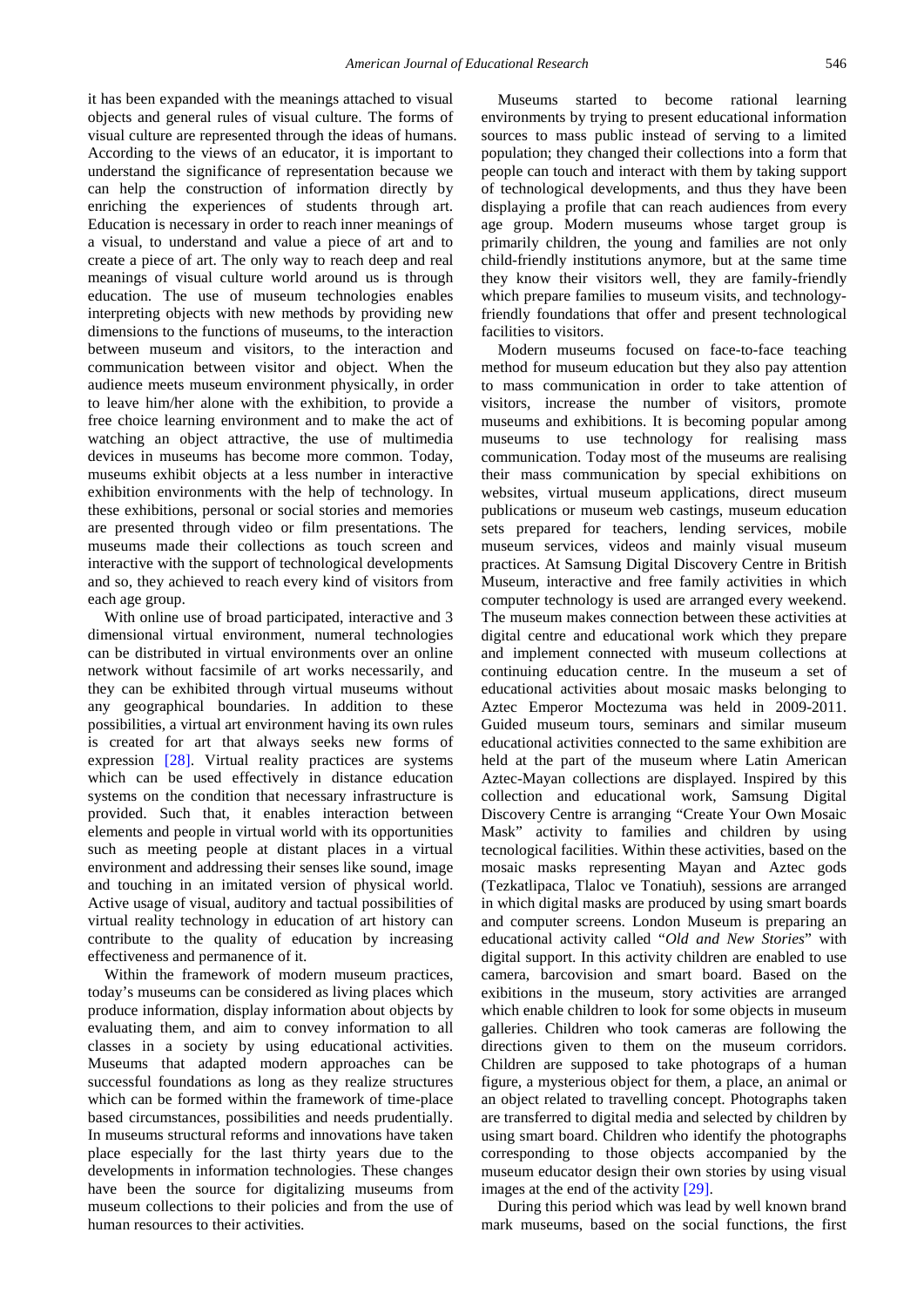technological step in order to reach audiences primarily was *virtual museums*. Highlighting visuality by means of virtual exhibitions museums are now imaginary foundations without walls for the audience. Virtual (visual) museum is the type of museum which contains numeral objects prepared by using various media facilities; goes beyond traditional communication methods for the purpose of enabling nonstop interaction with visitors and meeting different access forms, and doesn't need a place physically in order to enable access around the world [\[30\].](#page-8-25) While these practices can be prepared in the form of internet practices (brochure virtual museum) in which there are general information about an existing museum, the content containing information which aims to present collections online and discovery of collection objects by the visitors can also be prepared. In these examples, an object centred path is being followed and it shows similarity with collection information banks. More preferred visual museum practice by modern museum educators is "educational virtual museum". The presentation of information is content based instead of object based in these practices which enable visitors to enter according to their age, experience and information level. In this kind of virtual museums which are designed to be informative, there are connections that can help visitors get more information about the subjects they are interested in and revisit the site [\[31\].](#page-8-26) Virtual museum practices are accepted as important museum technologies because of their opportunities as being open to access worldwide beyond time and place, redefining the communication between museum-audience, being used for the purpose of distance education and lifelong education when they are designed properly, contributing to fill the numerical gap between countries which use information technologies widely and countries which don't and, providing audience with true and reliable information sources.

Communication and promotion opportunity provided by virtual museum practices to museums is also an important chance for highlighting museum object visually and promoting it in detail. On the other hand, it provides an important advantage within the context of museum marketing to museums in order to draw visitors to museums. When audience meets physical environment of museums, the use of multimedia tools in museums is becoming popular in order to leave audience alive with the exhibition, provide him a free-choice learning environment and make seeing a museum object activity more attractive. Some multimedia tools used in museums set perceptions free and give the sense of 'touching' or moving on audience. Effect of these technologies in museums has importance in the interaction between visual and materialistic world. Start of using multimedia in museum foundation allows the transition between two worlds and helps museum foundation renew itself. In this respect, although the purpose of museum exhibitions is to draw attention of audience to objects at first, multimedia tools enable to create a physical, spiritual and emotional area for audience. While the presentation forms of new media art can be generally "mobile" or "onsite"; they can also be mobile phones, Palm/Pilot pocket computers, sensors and Global Positioning System (GPS) that are covered with microphones or tools which provide connections with wireless networks besides projections, computers, screens, DVD players, and they provide digital access and presentation opportunities for art production.

## **4. Use of Visual Culture and Technology in Turkish Museums**

In Turkey projects have been prepared in order to constitute technological infrastructure of museums and ruins which are tied to Ministry of Culture since 2000. Within the context of these projects, it is on the agenda to construct brand new pay-desk infrastructures, IP cameras and advertisement display networks, and the use of modern ticketing practices in 48 ruins and museums at first step. Several museums in İstanbul, in Troy, Assos, Ephesus, Knidos antique cities in Aegean Region,in Antalya and in Gaziantep are included in these projects. Internet connection in these museums was provided by using ADSL or 3G technologies based on the infrastructure circumstances in Turkey. These projects were put into practice primarily to modernize museums, provide qualified service to museum visitors, realise advertisement and promotion of museums, and increase the material benefit of the state gained from museums.

The most common museum technology in Turkey is digital information guide and audio headphone systems. In many state museums and private museums these digital information guides serve to the audience. Digital audio and visual guide systems are prepared in Turkish, English, German and French, and they are also being prepared in other preferred languages, and adapted by each museum according to their own qualities by paying attention to their collections. Digitilazing which is made by converting information to numeric data is provided by means of various electronic tools and especially computers. Within this scope, the number of national business realising interactive technologies, simulation, interactive presentation and exhibition designs is increasing in the museums of Turkey. These businesses serve to museums in terms of education, presentation and practices addressing to entertainment industry. Although it is not that common in Turkey yet, some museums use these practices (especially websites and virtual (visual) museum practices). In Çorum Archaeology Museum, Burdur Archaeology Museum, Science Experiment Centre in Eskişehir Science, Art and Culture Park, Eskişehir Hittite Archaeology Museum, Gaziantep Zeugma Museum, Kahramanmaraş Museum, Kaman Museum (Kırşehir), MTA Natural History Museum, Konya Museum, Galata Mevlevi Dervishes Lodge Museum, etc. various effect vision system installations, alive painting practices, 3 dimensioned information systems, stratified holograms, virtual practices, touchscreens, digital books, thematic simulations and virtual workplaces (virtual ceramic and sculpture workplaces, etc.) are used in order to provide interactive museum practices to their audiences [\[32\].](#page-8-27) On the website of Ministry of Culture and Tourism, virtual visiting practices to some important historical places within the scope of Ministry such as museum, palace, mosque, fortress, etc. are shared. Among these practices there are 360 degree panoramic tour and virtual museumgallery visits.

Turkish Ministry of Culture and Tourism started reconstruction works in 16 museums in order to renew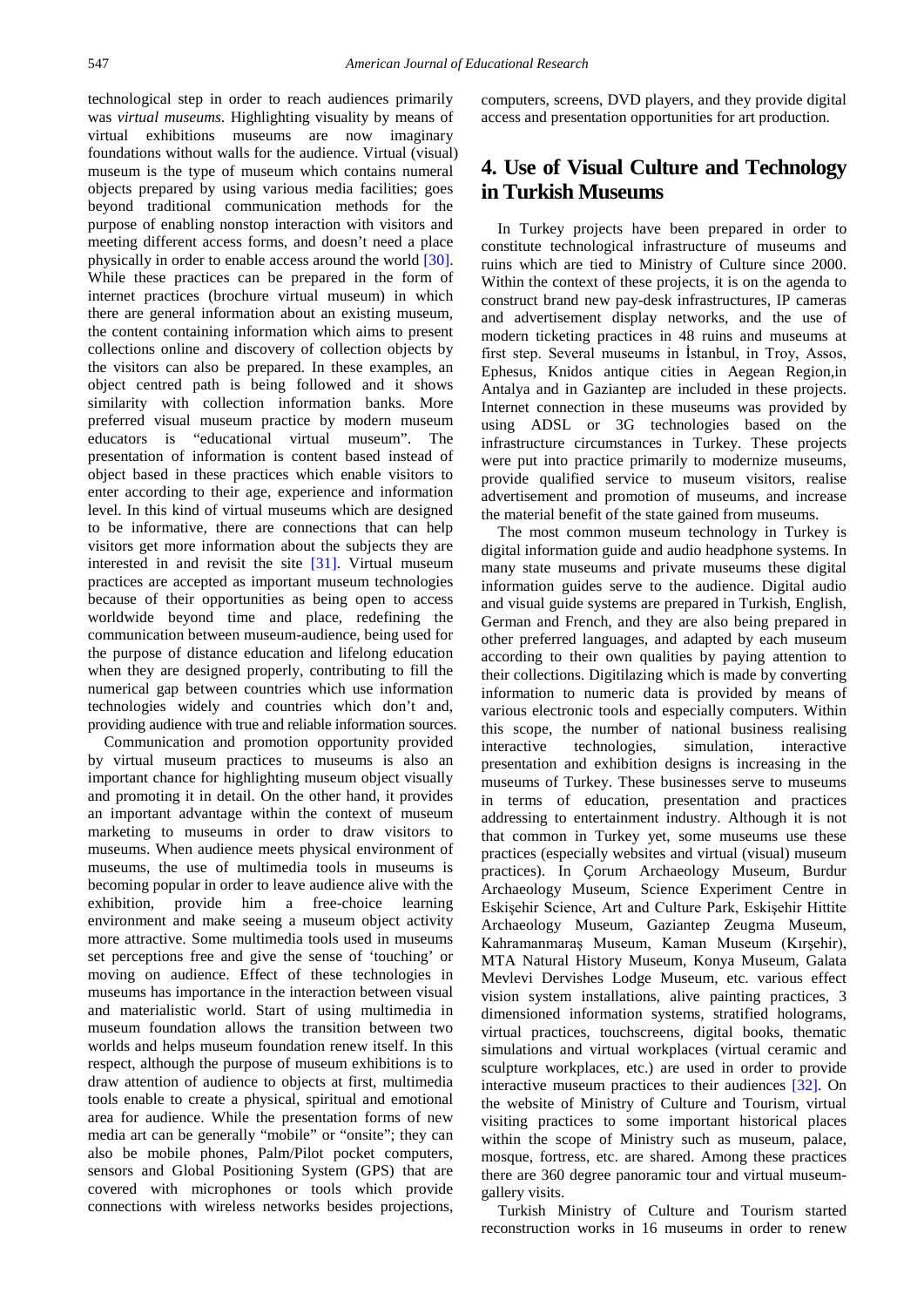present museums in accordance with modern museum mentality in 2012. In 34 new museums practices and project works are being continued. In these projects it is aimed to address visitor perception by using visuality, informing with scientific content, and technological facilities. Among these museums there are Afyon Karahisar New Archeology Museum, Adana New Archeological Museum, Bitlis Ahlat Museum - Reception Centre, Çanakkale Troy Museum, Denizli New Archeological Museum, Hatay New Archeological Museum, Kayseri New Archeological Museum, Konya New Archeological ve Etnographia Museum, Manisa Archeological Museum, Fethiye Archeological Museum, Şanlı Urfa Archeological Museum, Haleplibahçe Mozaic Museum ve Archeopark, Uşak Archeological Museum and Van – Urartu Museum [\[33\].](#page-8-28)

## **5. Samples for Interactive Museum Practices in Museums**

Research which were made in museums within the scope of Ministry of Culture and Tourism and Museums Head Office show that interactive museum practices are being realised and use of technology is being more popular in some museums that are tied up the Ministry. Etnographic Museum and State Art and Sculpture Museum in Ankara are among these museums which use these practices. *Etnographic Museum* presents its visitors Virtual Ceramic and Glass Workplace. In order to make visitors experience forming glass and ceramic in Virtual Ceramic and Glass Workplace, a set of touchscreen are installed in the museum, and these touchscreens are prepared as touching the cylindirical mud or glass on the screen and forming it by this way. There are also gun holograms which contain information about the guns that were used in Ottoman and Seljouk, and are being displayed now in the museum. In this practice 3 dimensional modelled guns by using stratified hologram system display an image as if they are on the air. Visitors choose the gun about which they would like to get information on the screen, so they can get detailed information about the history of the object, the use of it and its raw material by means of various animations and 3 dimensional characters.

There is a digital book in the entrance of *State Art and Sculpture Museum* by which it is aimed to give a general information about history of the museum, its architecture and important art works. Digital book is a practice that contains pictures and animated narration pages which the audience can turn by their hands. Also there is a 3 dimensional model of Art and Sculpture Museum in digital book for visitors to see it in detail. Informing system on Turkish painters which contains a kiosk and a projector gives information to visitors about national artists and art movements chronologically. At the same time this practice serves as a visual catalog which shows the places of art works in the museum. A digital binocular which is placed in the museum garden shows Ankara view in 1930s and allows to watch Ankara panorama from different aspects. The binocular gives information about old buildings that do not exist anymore and new buildings that are built in place of them from their point of view. In *Gordion Museum* which is in Polatlı, Ankara there is a

cylindirical screened virtual visiting system in order to allow visitors to see tumulus and the objects in the king's room onsite. Visitors at first see the tumulus outside, then they get information about the structure of the tumulus, its construction process and its archeological significance by means of interactive information system.

In *Zeugma Mosaic Museum* in Gaziantep there are touchscreen informing screen, 3D informing film, mosaic completion practice which is served after completing missing parts of mosaic works on display (interactive reflective system) and interactive mosaic pool by means of which it is aimed to present a work similar to the use of it during its own time. These mosaics used to be in pools which were used for gathering rain water in the middle of Zeugma's Roman houses. *Kahramanmaraş Museum*  animates extinct Maraş Elephants with an interactive presentation by means of 3D panoramic living simulation. Paleolitic Era is represented by interactive reflectors which animates sequences from the life of a caveman getting warm by the fire in an artificial cave representing Direkli Cave in the museum. Besides these, the oldest terra-cotta Mother Goddess Sculpture of Asia Minor and Anatolia is presented in the museum as a 3D virtual object by means of hologram technique. In *Çorum Museum*  there are chariot simulator practices which allow a visit Hattuşa Antique City, touchscreen burial ceremony practice that provides investigation of Bronze Age objects and settlement, and 3 dimensional vase analysis of worldwide famous Hüseyindede Vase.

*Eskişehir Hittite Archeology Museum* is the home of stratified hologram practise that allows visitors to see sculptures which are seen from only one aspect from every aspect. Besides, virtual king grave visit in which there is King grave of Alpu Kocakızlar Tumulus that is recreated by means of 3 dimensional techniques, touchsecreen providing visitors to observe some small objects in the museum closely and to get interactive information, and 150x100 dimensional digital book practice that allows visitors turn the page by touching are presented to visitors.

*Topkapı Palace Gun Collection* is enriched with museum technologies. LCD TV informing screen on which various themed short animations and films about Ottoman military culture and weapon culture, 3 dimensional holograms of most famous Ottoman army figures Janissary, Cavalryman and Levents (Mariners), a big map and LCD TV which contains miniature recreations about Kosova, İstanbul, Ridaniye, Mohaç, Preveze, Kıbrıs and Bağdat wars that are presented on monitors on a giant map covering Meditarranean and Europe based on Piri Reis's Kitab-ı Bahriye are among the most attractive practices of the museum.

*Alanya Archeology Museum* uses a ship simulator in which visitors can have a trip on ship to historical Alanya Peninsula in order to inform visitors about the type of ships which came to Alanya through history. The person who uses the system can see historical Alanya and also watch the ships of civilisations that came to Alanya harbour through history (Byzantine dromon, Ottoman galley, Seljukian galiot, Maltese pirate ship, etc.). In *Burdur Archeology Museum* Kibyra Antique city is recreated in virtual platform, and there are kiosk controlled cylindirical screen that enables visitors to see the city from every aspect, 3D virtual object which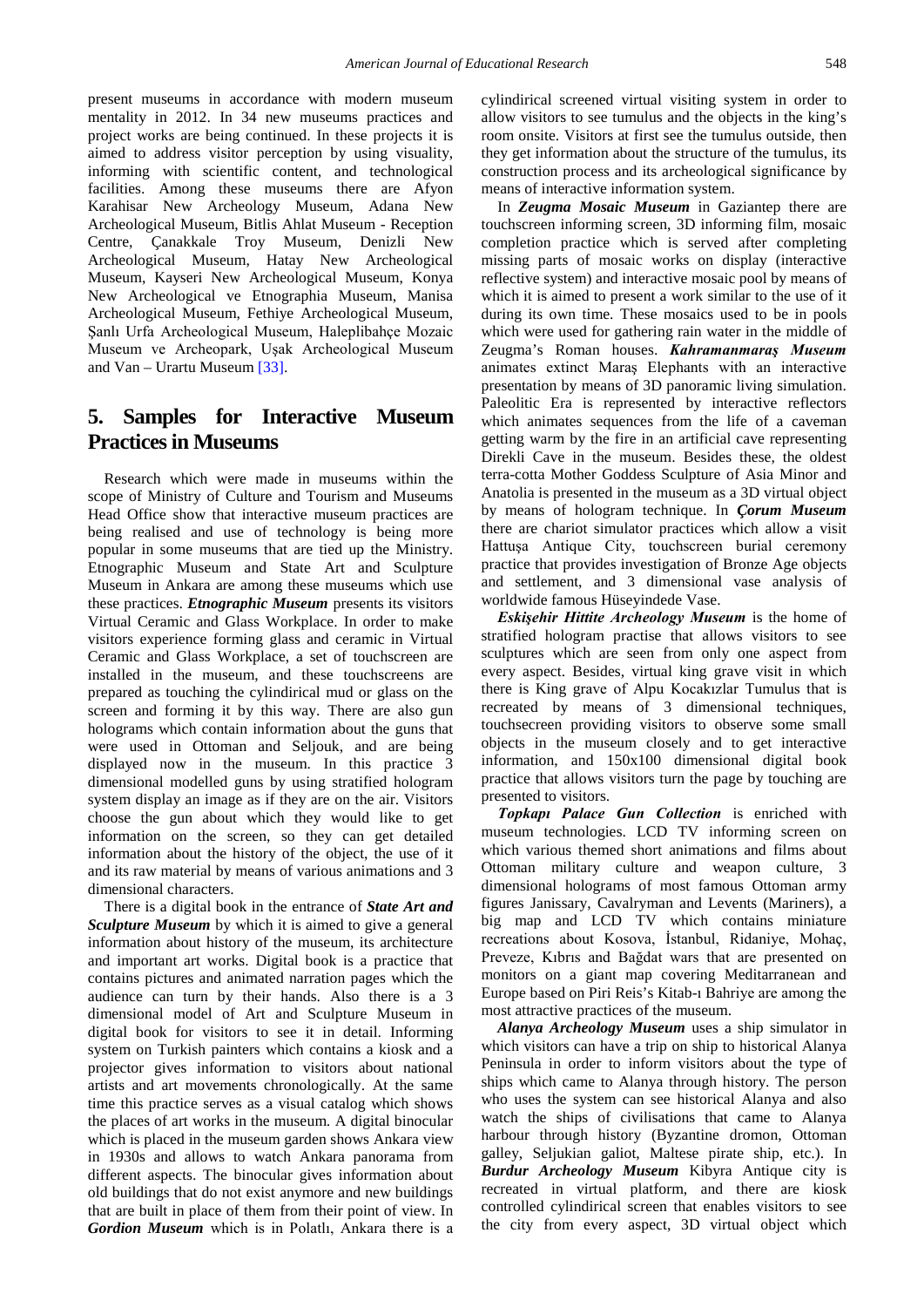provides the feeling of turning virtual potter's wheel and forming clay by touching the kiosk, and digital sculpture workplace allowing visitors to get information about sculptures and sculpturing techniques and containing a simple practice of one of these techniques. In *Aydın Afrodisias Museum* there is a kiosk which provides close observation of important art works, and a touchscreen that shows the art work of the era in Afrodisyas Ruins and contains a three dimensional interactive practice enabling a virtual trip in these places.

*Antalya Archeology Museum* prepared Antique Perge Theatre İnformation System. This system provides detailed information about 16 of the art works which were brought to the museum from Perge Antique Theatre. In this practice it is provided that visitors can investigate art works which were scanned by 3 dimensional scanner and the same as their originals from every aspect by touchscreen, and this vision is reflected on a projector screen. In Heracles Saloon visitors can learn 12 mission of Heracles on a touchscreen in the form of a book in an interactive presentation way. Also Hercules and the animals in the missions and mythological creatures are recreated in a way as it is in a traditional Karagöz shadow play. When visitors choose the sculpture they are interested in on the kiosk, the sculpture gets bigger in a way to allow visitors to observe clearly and provides a detailed information card. At the same time a 3 dimensional image of the chosen sculpture is reflected on the wall by a projector. 16 sculptures in Antique Perge Theatre were scanned by a 3 dimensional scanner and some corrections were made on them for this purpose. By rebuilding the original form of Perge Theatre as the way it was in use with the help of museum experts, it was recreated in a 3 dimensional way and the sculptures were put in their own places.

*İstanbul Galata Mevlevi Dervishes Lodge* and *Konya Mevlana Museum* are among attractive museums which are applied for museum technologies. 3D holographical image is places and there is a special room arrangement that provide to see a dervish from every aspect in Galata Mevlevi Dervishes Lodge. In Konya Mevlana Museum (Dervish Cells), there is a digital screen on which whirling dervishes greet and salute the visitors of the museum. Besides, there is a place for Mesnevi by Mevlana within the digital book system. Hologram practice about whirling dervishes and digital practices in which there are recreation of whirling dervish image, etc take place in the museum. In *Kaman Archeology Museum* **(**Kırşehir) there are 3D virtual object chosen from the seals that are exhibited in the museum and Kalehöyük virtual trip practice.

*Aydın Archeology Museum* presents its visitors Orthosia mosaics and an animation in which there is a 3 dimensional recreation of gladiator fights that were figured on those mosaics. LCD touchscreen which provides information to visitors about chosen art works and enables observation of these works from every aspect is also among museum technologies. The museum presents realistic sculpture presentation in which there is a recreation of an Antique Age coin minting workplace. In *Edirne Turkish Islamic Works Museum,* there is an animation in which Kırkpınar greased wrestling is recreated in 3 dimensional and a realistic sculpture recreation of Mimar Sinan. In *Mardin Museum* a 3D presentation film which provides audiences to get information about history of Mardin province and Mardin Museum, and a kiosk in which there is a digital map of Mardin province.

| Table 1. List of museums and museum Technologies |  |
|--------------------------------------------------|--|
|                                                  |  |

| Museum                            | Province        | $\ldots$<br>Museum Technology                                 |  |
|-----------------------------------|-----------------|---------------------------------------------------------------|--|
|                                   | Ankara          | Virtual ceramic and glass                                     |  |
| Etnographic                       |                 | workplace, touchscreens, gun                                  |  |
| Museum                            |                 | holograms, 3D historical<br>characters.                       |  |
|                                   |                 | Digital book, 3D model of Art                                 |  |
| State Art and<br>Sculpture        | Ankara          | and Sculpture Museum                                          |  |
| Museum                            |                 | building, kiosk, visual                                       |  |
|                                   |                 | catalogue, a digital binocular.                               |  |
| <b>Gordion Museum</b>             | Ankara          | Cylindirical screened virtual<br>visiting system, interactive |  |
|                                   |                 | information system.                                           |  |
|                                   |                 | Touchscreen informing screen,                                 |  |
| Zeugma Mosaic                     | Gaziantep       | 3D informing film, mosaic                                     |  |
| Museum                            |                 | completion practice, interactive<br>mosaic pool.              |  |
|                                   | Kahramanmaraş   | Maraş elephant animations, 3D                                 |  |
| Kahramanmaraş                     |                 | panoramic simulation, 3D                                      |  |
| Museum                            |                 | Virtual terra cota mother                                     |  |
|                                   |                 | goddess sculpture.<br>Hattuşa ancient city chariot            |  |
|                                   | Corum           | simulator, touchscreen panels,                                |  |
| <b>Corum Museum</b>               |                 | Huseyindede vase digital                                      |  |
|                                   |                 | screen.                                                       |  |
| Eskişehir Hittite                 |                 | Stratified hologram practise,                                 |  |
| Archeology                        | Eskişehir       | virtual king grave, 3D<br>techniques, touchsecreens,          |  |
| Museum                            |                 | digital book.                                                 |  |
|                                   | <i>Istanbul</i> | LCD TV informing scene, 3D                                    |  |
| Topkapı Palace                    |                 | holograms, digital map of Piri                                |  |
|                                   |                 | Reis.                                                         |  |
| Alanya<br>Archeology              | Antalya         | Ship simulator.                                               |  |
| Museum                            |                 |                                                               |  |
| Burdur                            |                 | Virtual platform, kiosk, 3D                                   |  |
| Archeology                        | Burdur          | virtual orbjects, virtual potter's                            |  |
| Museum                            |                 | wheel, digital sculpture work<br>place.                       |  |
| Afrodisias                        |                 |                                                               |  |
| Archeology                        | Aydın           | Kiosk, touchscreens, 3D<br>interactive virtual trip.          |  |
| Museum                            |                 |                                                               |  |
| Antalya                           |                 | Digital ancient Perge theatre<br>information, 3D scanners,    |  |
| Archeology                        | Antalya         | Herakles touchscreen digital                                  |  |
| Museum                            |                 | information,                                                  |  |
| Galata Mevlevi<br>Dervishes Lodge | İstanbul        | 3D holographic Mevlevi image.                                 |  |
|                                   |                 | Digital screen of dervish cell                                |  |
| Konya Mevlana<br>Museum           | Konya           | digital book system holograph                                 |  |
|                                   |                 | practice.                                                     |  |
| Kaman<br>Archeology               | Kırşehir        | 3D virtual objects (seals),                                   |  |
| Museum                            |                 | virtual trip.                                                 |  |
| Aydın                             |                 | 3D gladiator images, LCD                                      |  |
| Archeology                        | Aydın           | touchscreens, digital sculpture                               |  |
| Museum<br><b>Edirne Turkish</b>   |                 | presentation.<br>Digital screen on Kırkpınar                  |  |
| Islamic Works                     | Edirne          | greased wrestling, 3D sculpture                               |  |
| Museum                            |                 | Mimar Sinan.                                                  |  |
| Mardin Museum                     | Mardin          | 3D presentation film, kiosk,                                  |  |
| Samsun City                       |                 | digital map                                                   |  |
| Historical                        | Samsun          | Digital book, 3D fish of Black                                |  |
| Museum                            |                 | sea application.                                              |  |
| Science and                       |                 |                                                               |  |
| Experiment<br>Centre              | Eskişehir       | 3D alive painting practice.                                   |  |
|                                   |                 | Digital Map of Piri Reis, digital                             |  |
| Marine Museum                     | İstanbul        | sea vehicles.                                                 |  |
| PTT National                      | Ankara          | Digital touchscreens, kiosks,                                 |  |
| Stamp Museum                      |                 | 3D holographic stamps.                                        |  |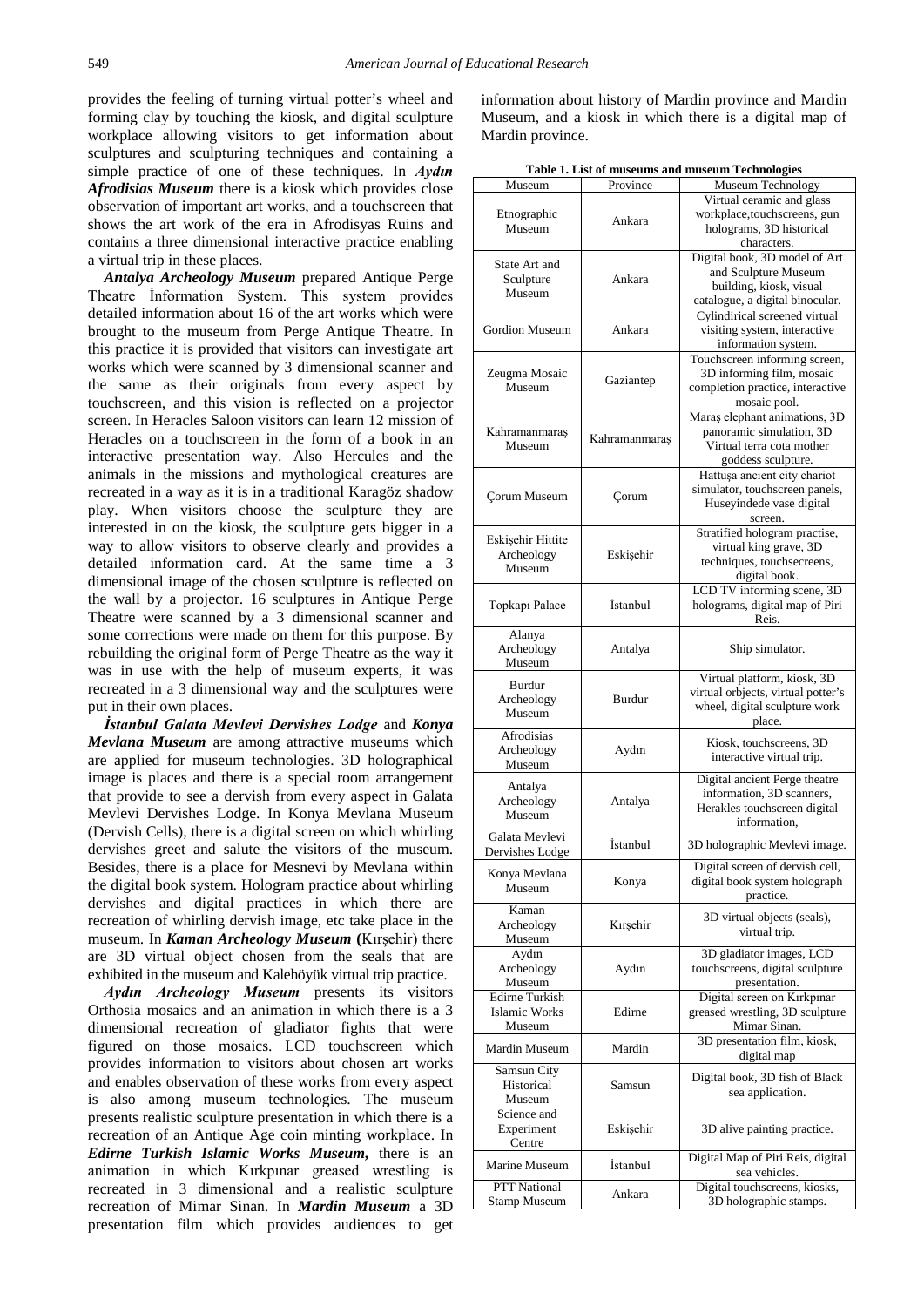Except from the museums that are tied to Ministry of Culture and Tourism, interactive museum practices are now being used in museums tied to municipalities. Interactive museum technologies in *Samsun City Historical Museum* are samples for this practice. Among interactive practices being used in the museum; a digital book in which the history of Samsun is told to visitors with photograps, and 3D Fish of Black Sea practice take place. This practice contains 3D modelled endemic fish species of Black Sea interactive practice in which informative bubbles about that fish appear when visitors touch on a fish, and which gives information to visitors on endangered fish species. *Eskişehir Science Experiment Centre* is a local authority enterprise and opened in Science, Art and Culture Park. In the entrance of Science Centre there is an "Alive Painting practice. Paintings talking to each other provide visitors a different experience at first sight and inform them. In this practice, leading scientists are modelled in 3D. Hypatia from Alexandria, Ali Kuşçu, Albert Einstein, Isaac Newton, Madam Curie and Rosalind Franklin are among these scientists. In *Beşiktaş Marine Museum* a 80 m2 giant effectvision practice for the maps of worldwide Turkish mariner Piri Reis was developed. Audiences are provided with some sea vehicles belonging to the time period of Piri Reis, and moving recreations of fantastic creatures which were in Piri Reis' maps and notes.

The Turkish Post and Telegraph Organization (PTT) celebrates 173 years of being in service with the inauguration of *PTT National Stamp Museum* including digital touch screens rekindle historical events through a vast stamp spectacle since the first issue in 1840 in Ankara. Old stamp collections, antique telephones, telegraphs and also clothes are exhibited in the museum. There are total of eight sets of clothing that flaunt a history of PTT employee fashion. The museum's 3D museum focuses on the organization's history.

The main exhibition room of the museum includes a touch screen desk allows visitors to journey through 100 years Turkish stamps, enriched by their stories. The stamps' historical account begins from 1900 to the modern day, focusing on notable events that occurred through time, with the 500th year of the conquest of Istanbul even receiving a place in stamp collection.

#### **6. Results**

Museum technologies in state museums tied to Ministry of Culture and Tourism and private museums inspected by the Ministry are supposed to provide free selective learning opportunities which were required by audiences. These technologies should be prepared connected with museum collection. Thus museum educators and experts are also supposed to have the grasp of this technology in order to run these programs which would be developed by the museum. The technologies being used in museums should be taught to visitors by experts who have the grasp of the subject and audiences should be couraged about the use of technology.

By doing audience research or identifying demand and needs of the participants, activities towards use of technology can be developed for every age group. In accordance with the idea of museum without walls,

nowadays it has become a necessity to develop virtual (visual) museum activities for most museums. Virtual museum practices provide sustainability of museum technologies, and cause an increase in the number of the museum audience. Virtual museum practices are important educational tools for schools which do not have the opportunity to visit a museum in their cities or which look for opportunies of discovering different museums. Even educational units of museums should develop package educational programmes and present them to schools using virtual museum. At the same time, among these virtual practices it is possible to make museums more attactive by using games, puzzles, videos, animations, etc. which based on collections. Educational activities that would be realised by benefiting from technology support in some museums will reinforce similar technology use in different galleries of the same museums and even courage museums about technology use.

Museums should present their technologic facilities to public as a source of richness by using visual culture elements with the help of posters, billboards, TV and internet advertisements, and promoto these technologies. Also they can cooperate with some large companies and brands in technology market, and sign sponsorship contracts. They can provide technology funds by searching national and international projects. These initiatives will increase technological opportunities of museums and ease their accessibility. Museums that developed digital practices in accordance with their collections are expected to renew and upgrade these practices. So museums can develop a Research and Development Centre or technology units.

In new museum projects being practised in Turkey, a set of studies were started in order to address visitor perceptions and also provide educational opportunity based on objects by using facilities of information that has a scientific content and technology. As a result, in the museums of Turkey there has been a tendency towards the purpose of being for "person" by using various tools rather being for something. Technology revolution happening in the museums of Turkey also displays cultural heritage of Turkey to the world and carries museums to worldwide stand arts.

In this study, considering that almost all the aforesaid museums are directly subject to Ministry of Culture and Tourism and they are governed by state bureaucracy, it is seen that they are trying to use advanced technology as an important part of the understanding on modern museum studies. It should be emphasized that technologies used in museums are also important for providing sustainable visits to museums and at least for having an enjoyable museum visit. On the other hand, we can assume that the use of technology in museums is necessary not because other modern museums in the world use it but because an understanding which prioritizes visitor studies or visitor participation should be activated. Because, before a modern museum starts to use technology, it should complete the records of all inventory in its collection and have necessary policies about sharing information, education and public relations based on the awareness of its social functions. With reference to these developments, museums should make needs analysis in order to provide practices regarding technology and special to themselves.